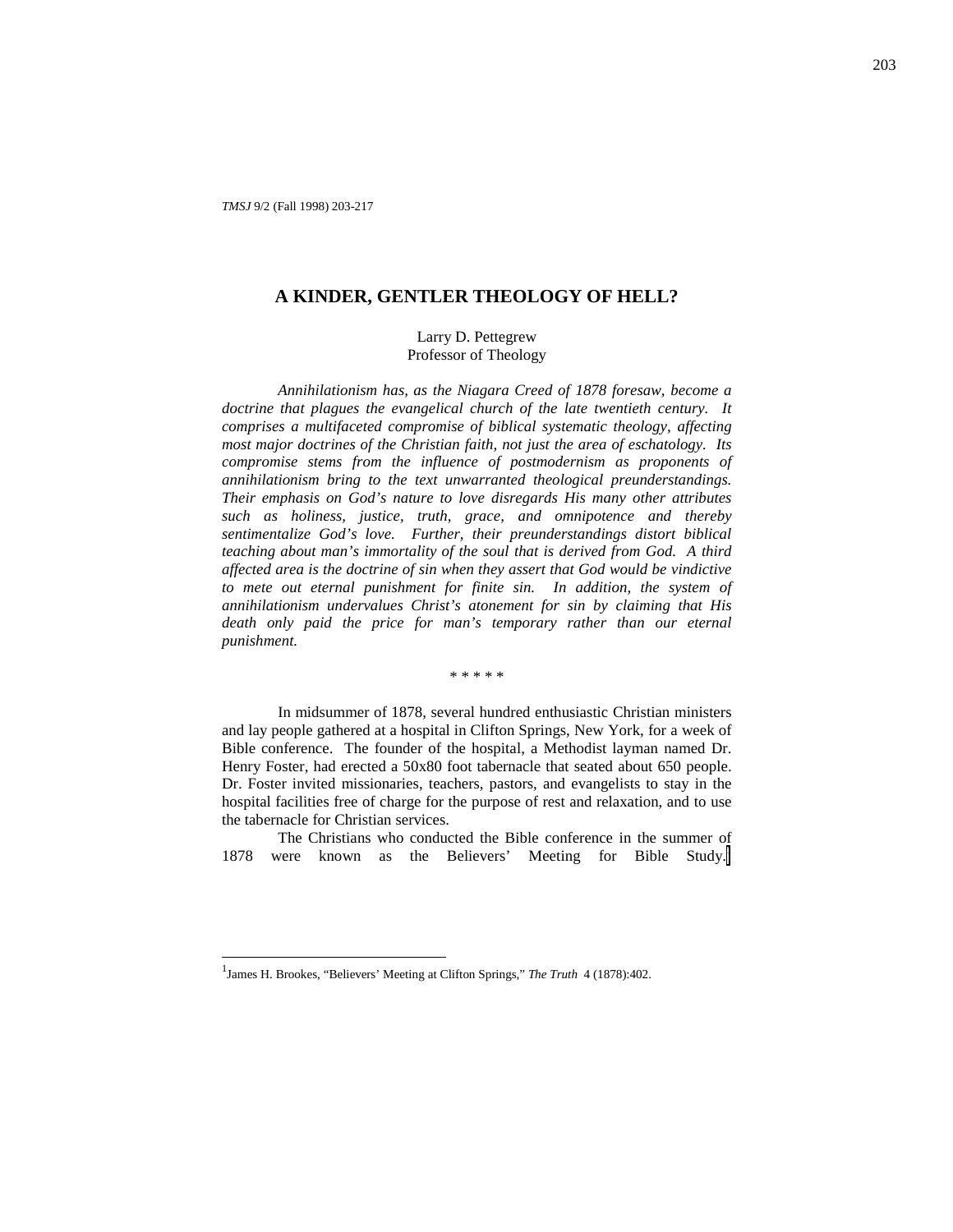They continued to meet at Clifton Springs for two more years, but eventually held their annual meetings at Niagara-on-the-Lake, Ontario, Canada, and became better known as the Niagara Bible Conference. Some historians consider the Niagara Bible Conference, and the First and Second American Bible and Prophecy Conferences which it spawned, to be the primary sources from which the American fundamentalist and premillennial evangelical movements came.<sup>1</sup>

Unfortunately, the Bible conference at Clifton Springs in 1878 was somewhat of a disappointment to the leaders. Among other reasons, "there were those hanging upon the outskirts who had no sympathy with the objects of the meeting, and there was danger of controversy, which always grieves the Holy Ghost."<sup>2</sup> Postmillennialists and annihilationists had apparently caused the controversy. So in the following months, the Believers' Meeting for Bible Study adopted a fourteen-point confession of faith, later known as the Niagara Creed, as a basis for their meetings.<sup>3</sup> Significant for this study of annihilationism is Article 13 of the Niagara Creed. It reads,

<sup>&</sup>lt;sup>1</sup> For examples, see Ernest R. Sandeen, *The Roots of Fundamentalism* (Chicago: University of Chicago, 1970) 132-61, and David O. Beale, *In Pursuit of Purity* (Greenville, S. C.: Unusual Publications, 1986) 23-67.

<sup>&</sup>lt;sup>2</sup> Brookes, "Believers' Meeting at Clifton Springs" 402.

 $3$ The first historian to write a book about the fundamentalist movement, Stewart Cole, somehow came up with the incorrect idea that the Niagara Bible Conference had adopted a five-point creed in 1895 (*The History of Fundamentalism* [Westport, Conn.: Greenwood, 1931] 34). Ernest Sandeen corrected his mistake in 1970 (*Roots of Fundamentalism* xviii), but it continues to be repeated even in recent studies of fundamentalism and evangelicalism.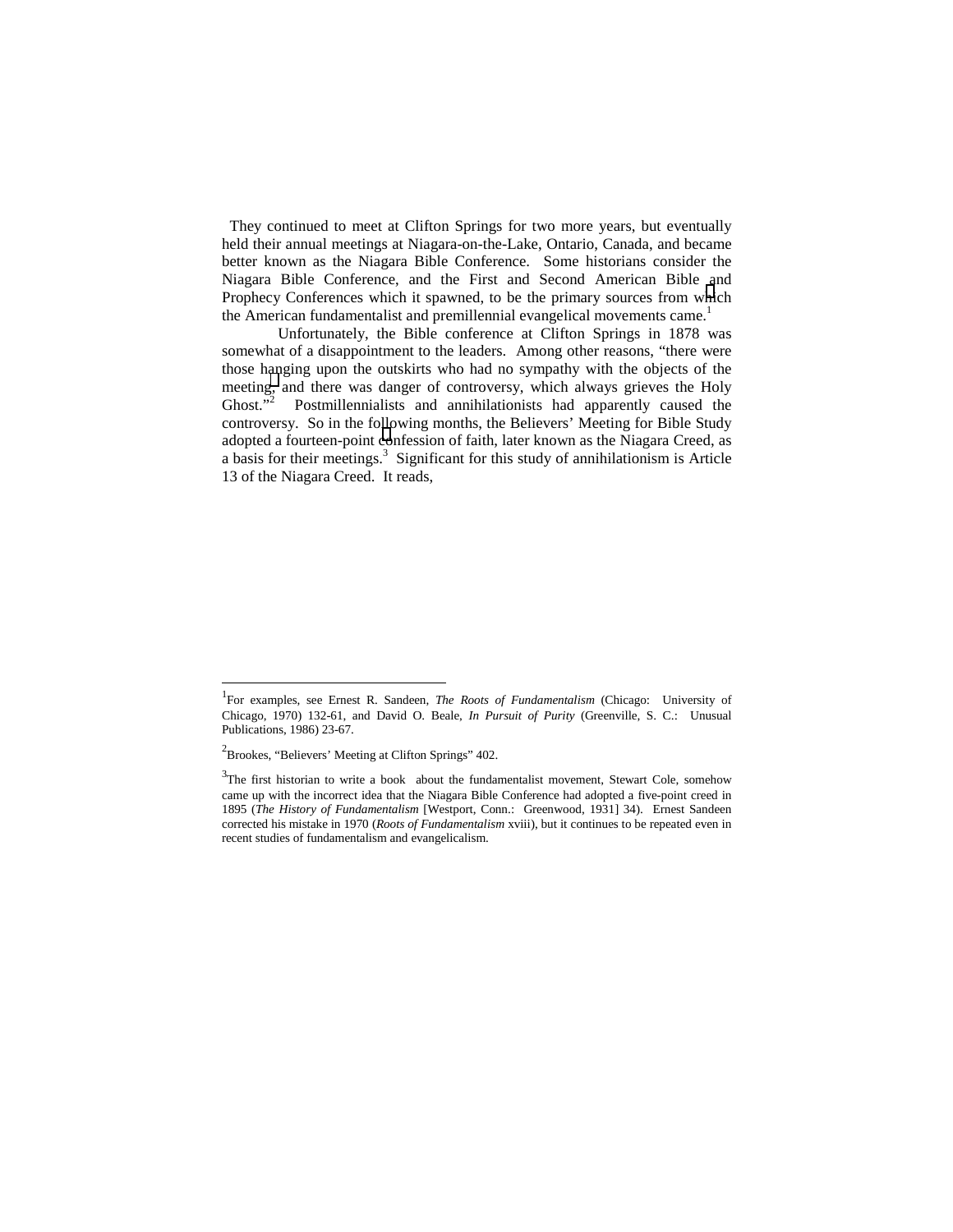We believe that the souls of those who have trusted in the Lord Jesus Christ for salvation do at death immediately pass into His presence, and there remain in conscious bliss until the resurrection of the body at His coming, when soul and body reunited shall be associated with Him forever in the glory; but the souls of unbelievers remain after death in conscious misery until the final judgment of the great white throne at the close of the millennium, when soul and body reunited shall be cast into the lake of fire, not to be annihilated, but to be punished with everlasting destruction from the presence of the Lord, and from the glory of his power: Luke 16:19-26; 23:43; 2 Cor. 5:8; Phil. 1:23; 2 Thess. 1:7-9; Jude 6:7; Rev. 20:11-15.

In one of his reports of the 1878 meeting, Niagara's president, James H. Brookes, gives a summary of the participants' doctrinal position and concludes with this admonition to those who might want to participate in future conferences:

Such in brief is the simple ground on which we meet, and any who accept it are welcome to attend. If they do not stand upon it, and yet choose to attend, they are expected to keep silent. We do not deny the right of those who hold what are known as "annihilation views," to assemble when and where they please; but we do deny their right to thrust these views upon a meeting that rejects their dangerous errors.<sup>2</sup>

For the leaders of this historic Bible Conference, annihilationism was considered such a "dangerous" doctrinal error that it excluded its adherents from participation with them.

Were these nineteenth-century evangelicals justified in their fear of annihilationism? In recent years a renewed effort has arisen among some who call themselves evangelicals to reassert the doctrine of annihilationism—that the wicked who reject Christ will not have to spend eternity in hell, but after some time of suffering will be annihilated. This is somewhat puzzling in light of the many Scriptures that teach the eternal punishment of the wicked in hell.<sup>3</sup> "If exegesis is the final factor," writes John Walvoord, "eternal punishment is the only proper conclusion; taken at its face value, the Bible teaches eternal punishment."<sup>4</sup>

It is the purpose of this paper, therefore, to demonstrate by a survey of

<sup>&</sup>lt;sup>1</sup> James H. Brookes, "Believers' Meeting for Bible Study," *The Truth* 4 (1878):452-58. Others who include the full text of the Niagara Creed include Sandeen, *Roots of Fundamentalism* 273-77, and Beale, *Pursuit of Purity* 375-79.

 $2^2$ Brookes, "Believers' Meeting at Clifton Springs" 404.

<sup>&</sup>lt;sup>3</sup> Such clear Scriptures include Dan 2:2; Matt 3:12;18:8; 25:41,46; Mark 9:43-48; 2 Thess 1:9; Heb 6:2; Jude 12-13; Rev 14:11. The other writers in this issue have explained some of these and other important Scriptures.

<sup>4</sup> John Walvoord, "The Literal View," in *Four Views on Hell*, ed. by William Crockett (Grand Rapids: Zondervan, 1992) 27.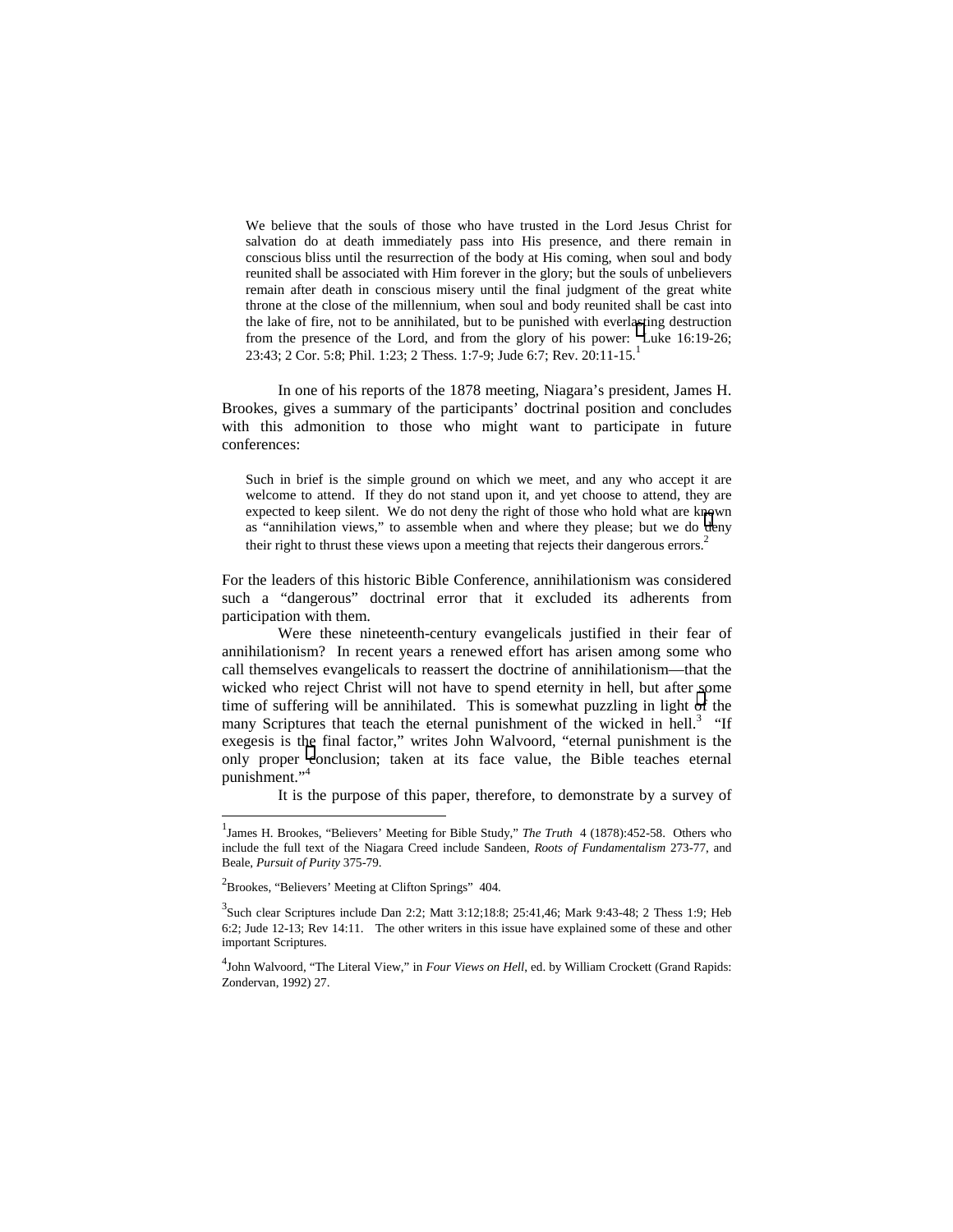l

the doctrinal categories that annihilationists often come to the Scriptures with cultural and theological preunderstandings that negate the historical-grammatical meaning of the passages. The result is, in fact, a multi-faceted compromise of a biblical systematic theology that infects most of the major doctrines of the Christian faith.<sup>5</sup>

## **PROLEGOMENA: THE IMPACT OF POSTMODERNISM**

It is true that no one can or should totally rid himself of presuppositions. For Christians the entire worldview stands on the biblically based epistemological presupposition that "the one living and true God has selfattestingly revealed Himself in the Christian Scriptures."<sup>6</sup> Moreover, every Bible student must come to God's Word believing the soteriological teachings of Scripture (1 Cor 1:14-15). Otherwise, he would be denying the faith even as he studies it. The basic presuppositions of the Christian faith certainly do not prohibit interpreting a text accurately.

But other preunderstandings can make it difficult to interpret a passage of Scripture correctly. Some preunderstandings are cultural.<sup>7</sup> Postmodernism, for example, has had its impact on evangelical thinking.<sup>8</sup> Postmodernism teaches "that there is no objective truth, that moral values are relative, and that reality is

<sup>&</sup>lt;sup>5</sup>Some annihilationists are a part of the post-conservative evangelical movement (see further Millard J. Erickson, *The Evangelical Left* [Grand Rapids: Baker, 1997] 123-30). Post-conservative evangelicals claim to be evangelicals, but not conservative in their theology.

<sup>6</sup> Robert L. Reymond, *The Justification of Knowledge* (Phillipsburg, N. J.: Presbyterian and Reformed, 1979) 72.

 $7$ The recurring accusation of some of the historians of the fundamentalist and evangelical movements is that these movements have been held in intellectual bondage by early modern rationalism—more specifically to Scottish Common Sense Rationalism. For typical discussions, see Ernest Sandeen, *Roots of Fundamentalism* 103-31; James Barr, *Fundamentalism* (Philadelphia: Westminster, 1977) 272-79; Jack Rogers and Donald McKim, *The Authority and Interpretation of the Bible: An Historical Approach* (New York: Harper and Row, 1979) 185-379, especially 236-60; Douglas Frank, *Less Than Conquerors* (Grand Rapids: Eerdmans, 1986) 15-16, 48, 83; Mark Noll, *The Disaster of the Evangelical Mind* (Grand Rapids: Eerdmans, 1986) 90-93; idem, "The Common Sense Tradition and American Evangelical Thought," *American Quarterly* 37 (Summer 1985):216- 38; and George M. Marsden, *Fundamentalism and American Culture* (New York: Oxford University, 1980) 14-17 . The suggestion is that those who believe in such doctrines as inerrancy accept it not because the Bible teaches it, but because of the influence of a rationalistic worldview. But those who make these kinds of assertions must be aware of the impact of culture on their own thinking. Cultural preunderstandings are not limited to fundamentalists.

<sup>&</sup>lt;sup>8</sup> For discussions of evangelicalism and postmodernism, see Roger Olson, "Whales and Elephants," *Pro Ecclesia* 4/2 (Spring 1995):165-80; idem, "Postconservative Evangelicals Greet the Postmodern Age," *The Christian Century* (May 3, 1995):480-83; and Kevin J. Vanhoozer, "Exploring the World, Following the Word: The Credibility of An Evangelical Theology in An Incredulous Age," *Trinity Journal* 16/1(Spring 1995):3-27.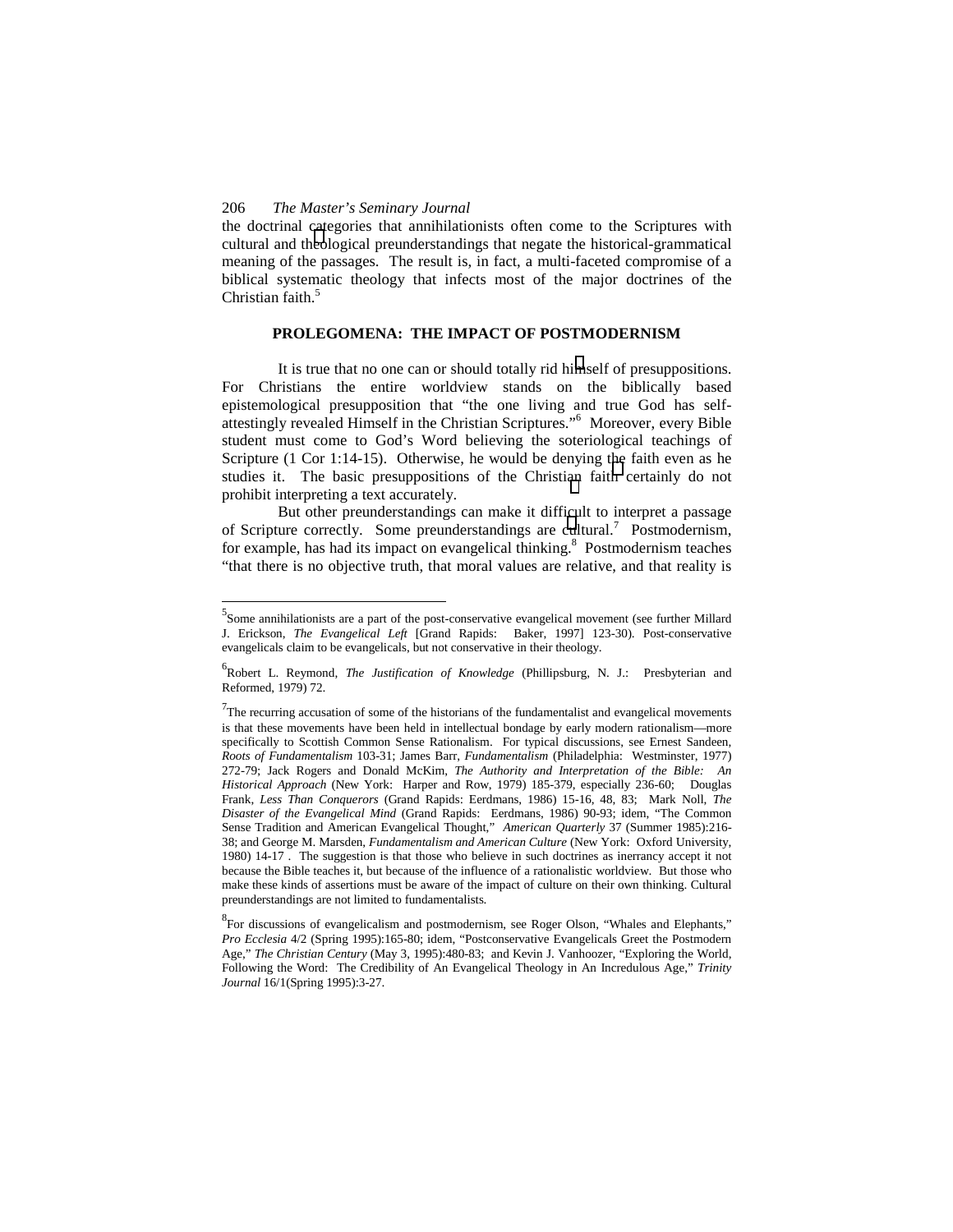socially constructed by a host of diverse communities.<sup> $\mathfrak{I}^9$ </sup> It does not see religion as a set of beliefs about what is real and what is not. Rather, religion is a choice—something to be incorporated into one's worldview if he chooses. Thus, postmodernism leads a person to believe in what he likes rather than what the Bible presents as universal truth.

Probably no one really likes to include the doctrine of eternal hell in his belief system. Veith observes, "Today even conservative and evangelical ministers seldom mention Hell. . . . People have never liked to hear about Hell. The difference is that today, unlike any other time in history, many people are *unwilling* to believe . . . what they do not *enjoy* (as if aesthetic considerations determined questions of fact)."<sup>10</sup> The influence of postmodernism on the theology of Clark Pinnock, one of the leading evangelical annihilationists, seems to be clear in statements such as the following:

There is a powerful moral revulsion against the traditional doctrine of the nature of hell. Everlasting torture is intolerable from a moral point of view because it pictures God acting like a bloodthirsty monster who maintains an everlasting Auschwitz for his enemies whom he does not even allow to die. How can one love a God like that $?$ "11

Is not Pinnock saying that people believe in what they enjoy, and since the do not enjoy the thought of eternal hell, they can dismiss it, and thus construct their own narrative, their own reality? With such cultural preunderstandings, it is impossible for one to interpret Scripture accurately.<sup>12</sup>

Some preunderstandings are theological. If one already has His mind made up about what God is like, what man is like, what sin and salvation are like, he may bring those preunderstandings to the passage of Scripture he is trying to understand. In other words, one's larger theological system will probably impact his interpretation of an individual passage of Scripture. The purpose in the rest of this study, therefore, is to demonstrate that annihilationism is not an isolated deviation from orthodoxy, but is only a part of a larger theological breakdown. Annihilationists thus have not only departed from a biblical understanding of eschatology, but also from the doctrines of God, man, sin, and salvation.

#### **THEOLOGY PROPER: A REDUCTIONIST VIEW OF GOD**

<sup>&</sup>lt;sup>9</sup> Gene Veith, *Postmodern Times* (Wheaton, Ill.: Crossway, 1994) 193.

 $10$ Ibid., 194.

<sup>11</sup>Pinnock, "The Conditional View," in *Four Views of Hell* 149.

<sup>&</sup>lt;sup>12</sup>See further, Larry D. Pettegrew, "Liberation Theology and Hermeneutical Preunderstandings," *Bibliotheca Sacra* 148/591 (July-September 1991):274-87.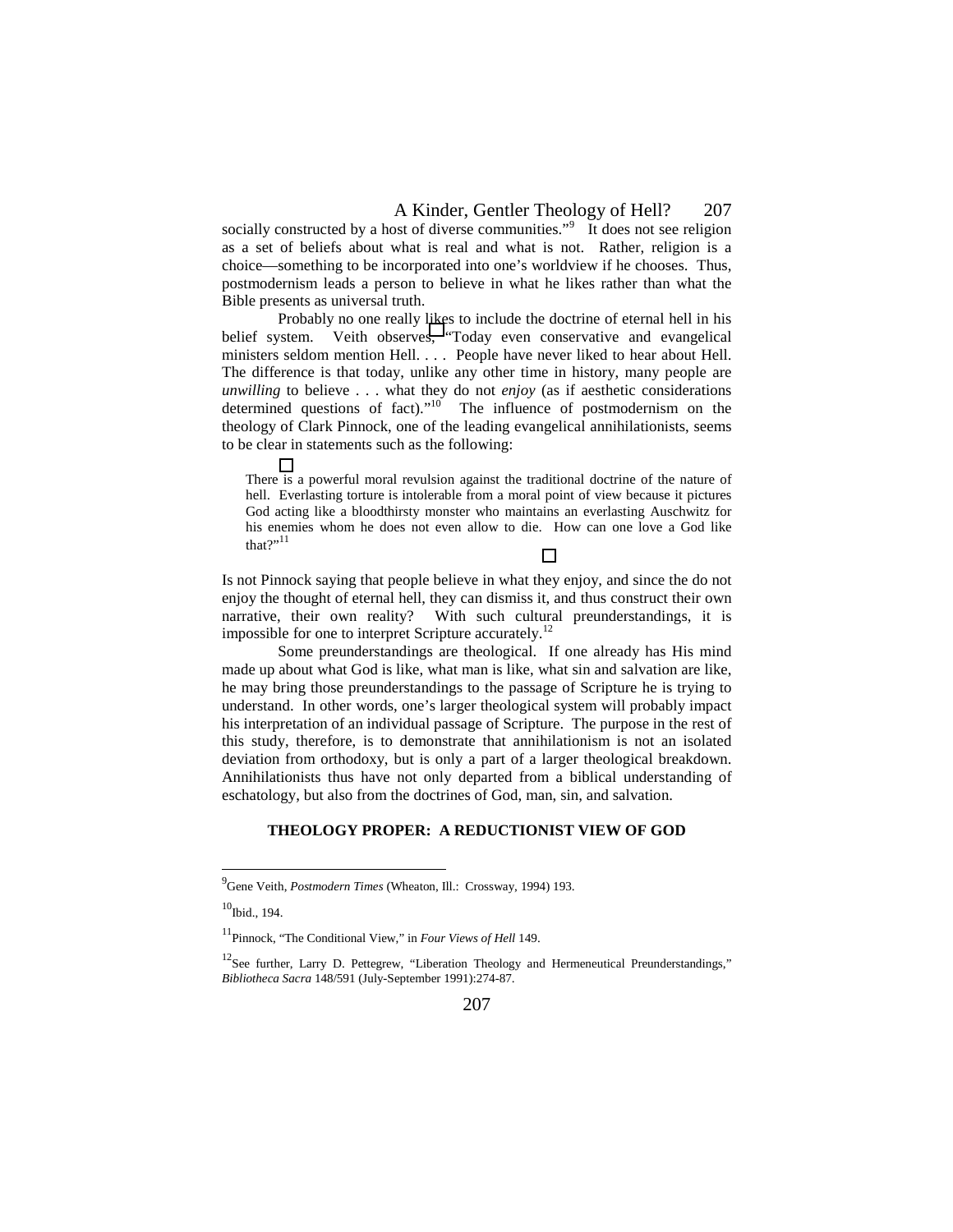## *Annihilationists Reduce God's Nature to Love*

In Theology Proper, annihilationists have nearly reduced God's nature to love. In the words of Pinnock and Brow, "Love, then is not just something that God decides to do, not just an occasional attribute. Love is what characterizes God essentially—as a dynamic livingness, a divine circling and relating."<sup>13</sup>

Of course, Scripture does emphasize the love of God (John 3:16; 1 John 4:8), and evangelicals from the days of John Wesley have given proper recognition to it. Some have even elevated love over God's other attributes. Lewis Sperry Chafer, in a burst of enthusiasm insisted that "as no other attribute, love is the primary motive in God, and to satisfy His love all creation has been formed."<sup>14</sup> But clearly Chafer was not teaching that "love is what characterizes God essentially," nor that love is "ontologically ultimate."

For evangelical annihilationists, however, God's love serves as a preunderstanding to the study of hell. Pinnock calls the love of God one of his "control beliefs." "The foundation of my theology of religion," he says, "is a belief in the unbounded generosity of God revealed in Jesus Christ."<sup>15</sup> This means, therefore, that "the nature of hell must not contradict what we know about God's love.  $\ldots$ <sup>16</sup> "God is not vindictive and does not practice sadism. The lurid portrayals of hellfire in the Christian tradition contradict God's identity, according to the gospel."<sup>17</sup> Thus it is impossible for the annihilationists to believe in eternal hell, because God's love serves as an immovable roadblock to such a doctrine.

In fact, logically, a God who is essentially love could never send people to an eternal hell. Thomas Talbot uses the following set of beliefs to prove that eternal hell is absolutely illogical.<sup>18</sup>

- (1) God exists.
- (2) God is both omniscient and omnipotent.
- (3) God loves every created person.

15Clark Pinnock, *A Wideness in God's Mercy* (Grand Rapids: Zondervan, 1992) 18.

16Pinnock and Brow, *Unbounded Love* 88.

 $17$ Ibid., 89-90.

<sup>13</sup>Clark Pinnock and Robert C. Brow, *Unbounded Love* (Downers Grove, Ill.: InterVarstiy, 1994) 45. This is consistent with how some non-evangelical theologians have viewed God's nature and attributes. Liberation theologian, Jose Miguez Bonino, for example, claims that "love is ontologically ultimate" in God (*Christians and Marxists: The Mutual Challenge to Revolution* [Grand Rapids: Eerdmans, 1976) 105.

<sup>14</sup>Lewis Sperry Chafer, *Systematic Theology*, vol. 1 (Dallas: Dallas Seminary Press, 1947) 205.

<sup>18</sup>Thomas Talbot, "The Doctrine of Everlasting Punishment," *Faith and Philosophy* 7:1 (January 1990):21.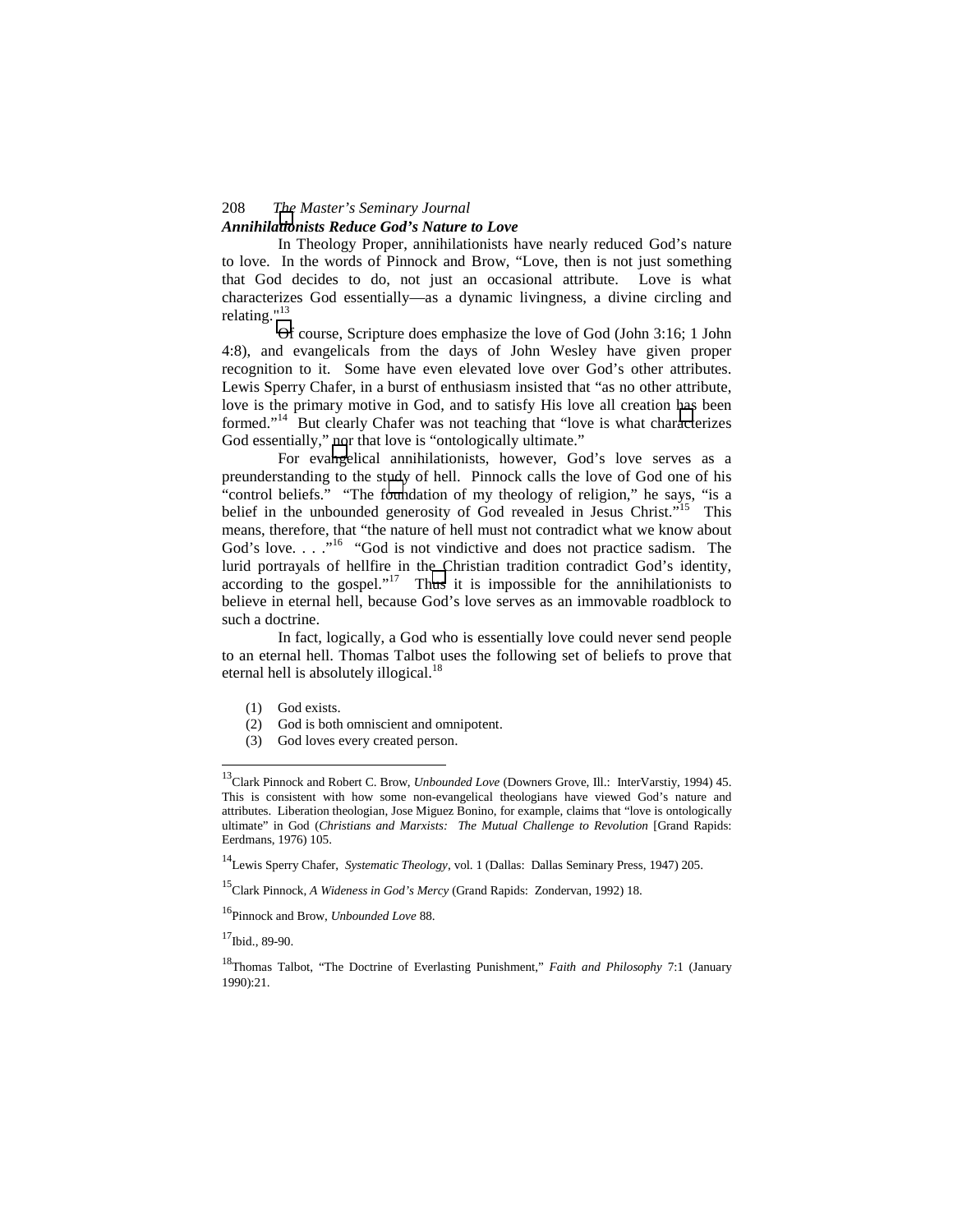- (4) Evil exists.
- (5) God will irrevocably reject some persons and subject those persons to everlasting punishment.

Talbot insists that either (3) or (5) is illogical. He writes, "When the doctrine of everlasting punishment is conjoined with other doctrines essential to the Christian faith, a logical paradox arises that proponents of the doctrine have failed to appreciate; as a consequence, a Christian theist must either reject the doctrine as incompatible with Christianity or else admit that Christianity is itself logically inconsistent."<sup>19</sup> Such arguments from "control beliefs" and logical negations clearly demonstrate that evangelical annihilationists cannot take the Scripture passages on hell at face value . They have already decided that a God of love could not send people to an eternal hell.

#### *God Revealed with Many Attributes*

Some theologians have suggested other attributes of God as primary or ultimate. Augustus Hopkins Strong, in his early-twentieth-century theology book nominated holiness as God's "preeminent" attribute. Strong was concerned about the liberal developments in theology that infected the doctrines of sin, law, and the atonement. He wrote:

There can be no proper doctrine of the atonement and no proper doctrine of retribution, so long as Holiness is refused its preeminence. Love must have a norm or standard, and this norm or standard can be found only in Holiness. The old conviction of sin and the sense of guilt that drove the convicted sinner to the cross are inseparable from a firm belief in the self-affirming attribute of God as logically prior to and as conditioning the self-communicating attribute. The theology of our day needs a new view of the Righteous One.<sup>20</sup>

Certainly God's holiness defined as God's self-affirming purity is a worthy possibility for the primary attribute of God if there were one.<sup>21</sup> But can any one

 $^{19}$ Ibid., 20.

<sup>20</sup>Augustus Hopkins Strong, *Systematic Theology* (Valley Forge, Pa.: Judson, 1907) x-xi.

<sup>&</sup>lt;sup>21</sup>Stephen Charnock says that holiness "is the crown of all His attributes, the life of all His decrees, the brightness of all His actions" (*The Existence and Attributes of God* [1977 reprint, Minneapolis: Klock and Klock, n.d.] 452). However, one vital question in this discussion is how should holiness be defined? Strong's and Charnock's understanding of holiness is that it is moral purity. The word "holiness" does carry implications of moral purity, but the basic idea is that of "unapproachableness," "separation" from His creation, "godness" (see A. B. Davidson, *The Theology of the Old Testament* [New York: Scribner's, 1904] 145). Roy Beacham writes, "Holiness is that in God which is selfasserting and self-differentiating. The term came to be used as an appellative of deity itself (Isa. 5:16, cf. 5:19, 24). Therefore, to speak of God's holiness is to speak of His 'Godness.' God's holiness distinguishes Him from His creation (Isa. 40:25,26). It marks Him off from men (1 Sam. 2:2), angels (Job 15:15), and other supposed deities (Exod. 15:11). God is entirely unique" ("The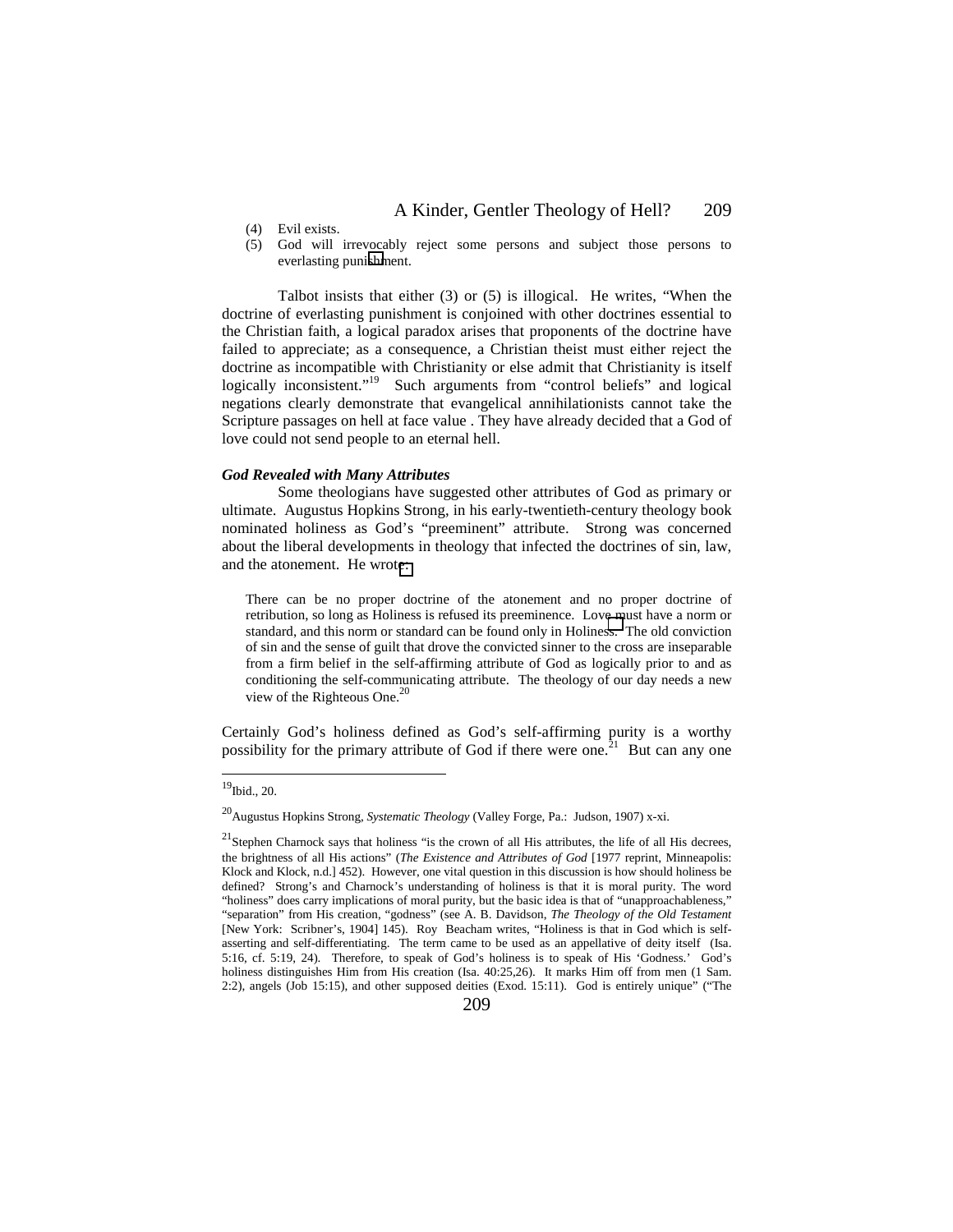attribute be elevated above the others? Should one minimize God's justice, truth, grace, or omnipotence? Are they any less important in God than holiness or love? Even the terminology as to what to call God's most important attribute can be confusing. Gerald Bray, in his otherwise excellent study of the doctrine of God, says that "there is good reason for regarding omnipotence as God's most fundamental attribute. $12^2$  But he also claims that holiness is the "most" fundamental characteristic of  $God$ ,<sup> $23$ </sup> and that love is "the greatest of  $God's$ personal attributes."24 How can anyone tell the difference between "the most fundamental attribute," the "most fundamental characteristic," and "the greatest of God's personal attributes"? Grudem is right in proposing that "all such attempts seem to misconceive of God as a combination of various parts, with some parts being somehow larger or more influential than others. It is even difficult to understand exactly what 'most important' might mean."<sup>25</sup> In the words of Lewis and Demarest, "God's love is always holy love, and God's holiness is always loving holiness. It follows that arguments for the superiority of one attribute over another are futile. Every attribute is equally essential in the divine Being." Evangelical annihilationists, therefore, have erred in their Evangelical annihilationists, therefore, have erred in their extreme reductionism of God's nature.

 $^{23}$ Ibid., 215.

 $^{24}$ Ibid., 220.

25Wayne Grudem, *Systematic Theology* (Grand Rapids: Zondervan, 1994) 180.

Purification Ritual: A Preliminary Study" [unpublished paper, Grace Theological Seminary, Winona Lake, Ind., 1985] 22-23). The holiness of God therefore speaks more of His divine distinctiveness than of His moral purity.

<sup>&</sup>lt;sup>22</sup>Gerald Bray, *The Doctrine of God* (Downers Grove, Ill.: InterVarsity, 1993) 103.

<sup>&</sup>lt;sup>26</sup>Bruce Demarest and Gordon Lewis, *Integrative Theology*, vol.1 (Grand Rapids: Zondervan, 1987) 197.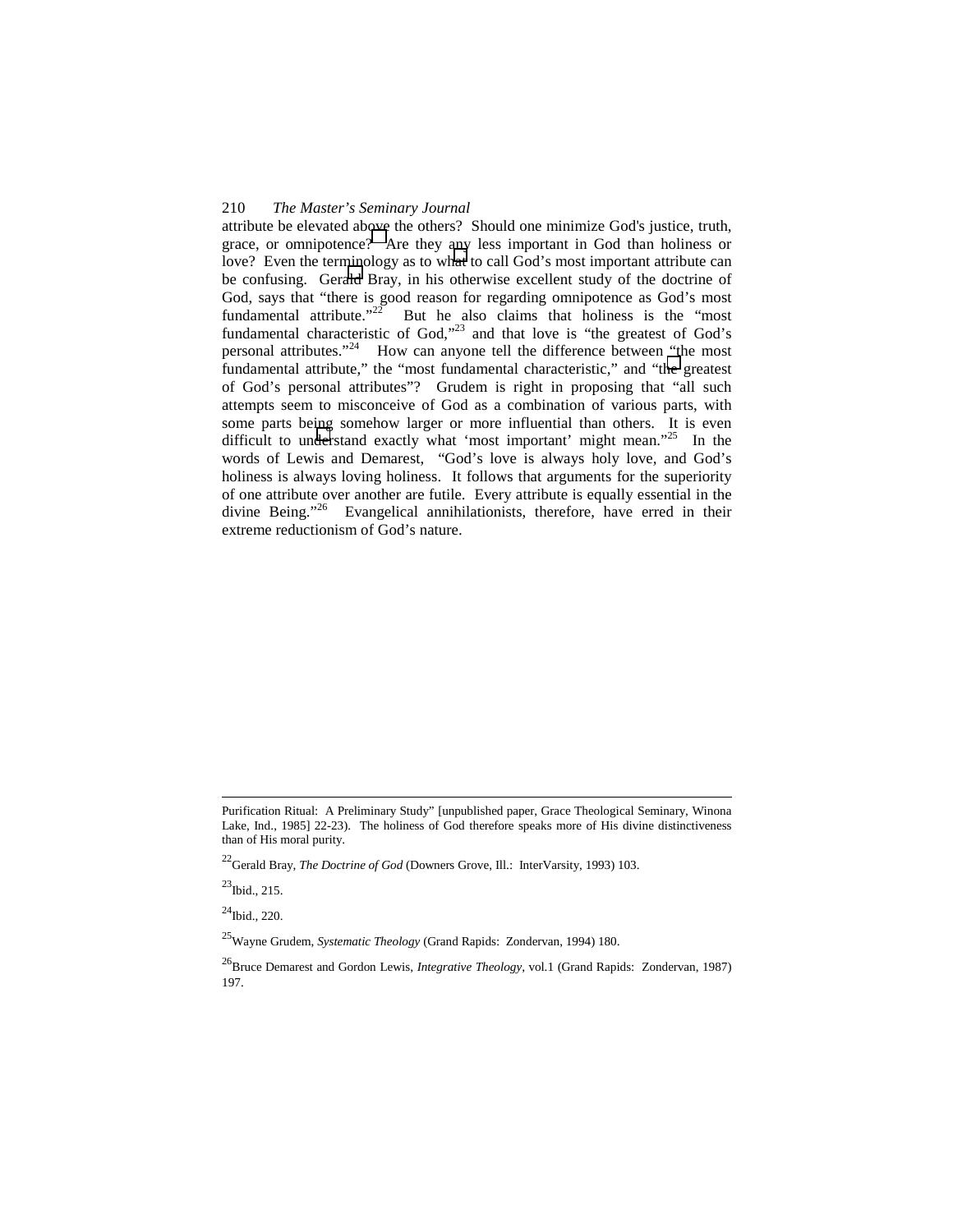### *Annihilationists Sentimentalize Love*

They have also sentimentalized God's love. "Love" in Scripture is clearly defined in its meaning and expression. God loves Israel in His election of her (Deut 7:7-9). God loves the world in the sense that He providentially rules over it with mercy (Matt 5:45). God loves the fallen, wicked moral order "with specifically salvific intent."<sup>27</sup> God peculiarly loves His elect (Eph 5:25). Scripture consistently presents love as ultimately expressed in the giving of His Son to die on the cross (John 3:16; Rom 5:8).

But God limits the expression of His love to those who refuse to accept Christ as their Savior. According to the Scriptures, "He who believes in the Son has eternal life; but he who does not obey the Son shall not see life, but the wrath of God abides on him<sup> $28$ </sup> (John 3:36). From the original pair's expulsion from the Garden of Eden through the Book of Revelation, the plot-line of the biblical message includes God's judgment of sin. "The point that cannot be escaped," writes D. A. Carson, "is that God's wrath is not some minor and easily dismissed peripheral element to the Bible's plot-line. . . . It is not going too far to say that the Bible would not have a plot-line at all if there were no wrath. $"$ <sup>29</sup>

What one understands God to be like is a determining factor in his theology. It is extremely dangerous to minimize or nullify any of God's attributes. If people are not careful at this point, they may find themselves worshiping a God other than the God of Scripture. As John MacArthur warns, "Several of the very worst corruptions of Christian truth are based on the notion that God can be understood solely in terms of His love."<sup>30</sup>

## **ANTHROPOLOGY: A DEPRECIATION OF THE HUMAN SOUL**

#### *Annihilationism: Conditional Immortality*

Anthropology is another doctrine involved in the theological breakdown of those who hold to annihilationism. Annihilationists teach conditional immortality, which may be defined as "the idea that humans were made mortal with everlasting life being a gift, not a natural capacity."<sup>31</sup> Of course, physically human beings are mortal and will die unless the Lord's returns first. But the question being debated is, Is the human *soul* inherently immortal (as the traditionalists teach), or does it become immortal only through salvation (as the

 $\overline{a}$ 

<sup>27</sup>D. A. Carson, *The Gagging of God* (Grand Rapids: Zondervan, 1996) 240.

 $^{28}$ All quotations of Scripture are from the New American Standard Bible unless otherwise indicated.

<sup>29</sup>Carson, *The Gagging of God* 223.

<sup>30</sup>John MacArthur, *The Love of God* (Dallas: Word, 1996) xiv.

<sup>31</sup>Pinnock and Brow, *Unbounded Love* 91.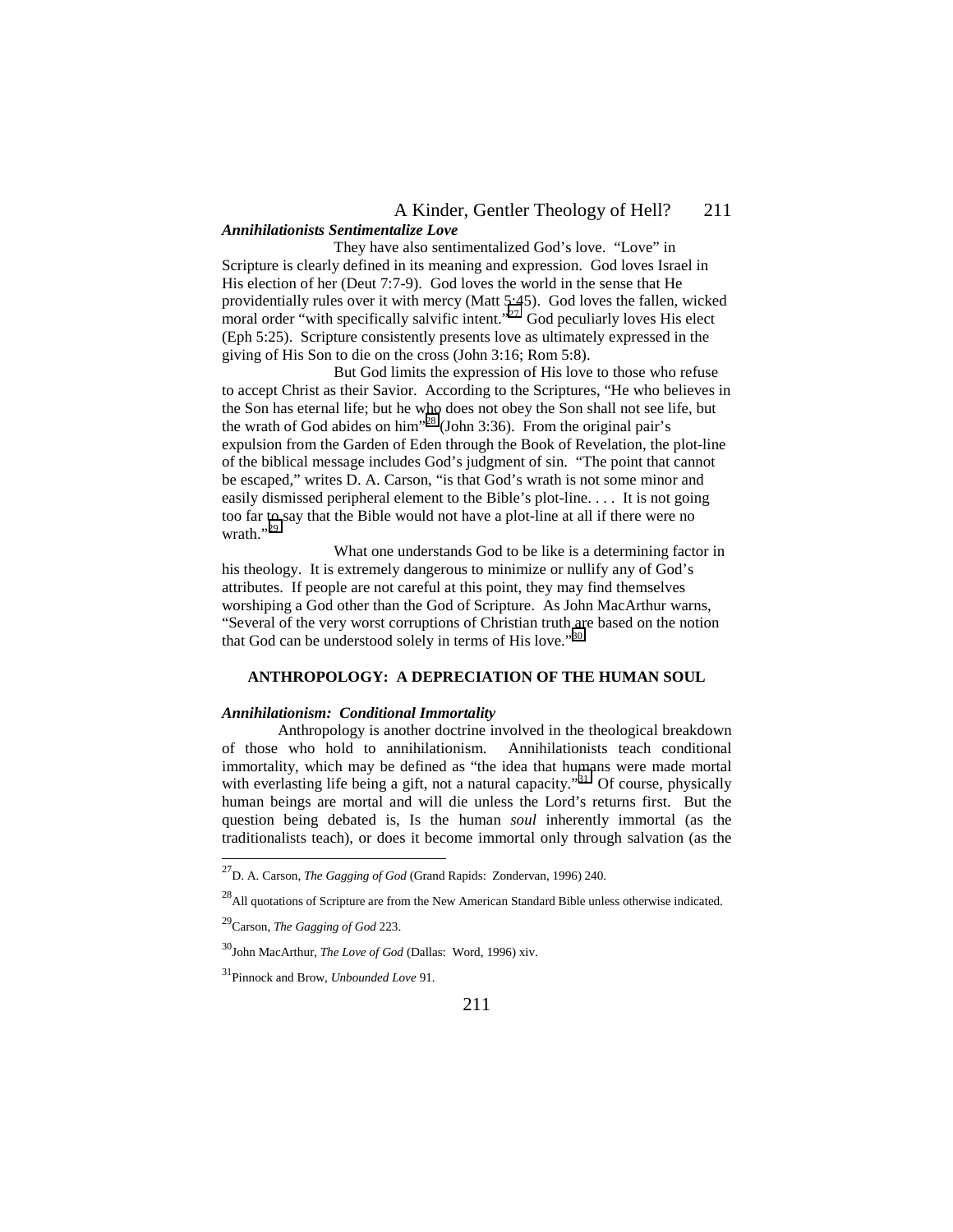#### 212 *The Master's Seminary Journal* annihilationists teach)?

Annihilationists typically teach that immortality is bestowed on the righteous at the resurrection. Clark Pinnock explains,

The Bible does not teach the natural immortality of the soul; it points instead to the resurrection of the body as God's gift to believers. . . . The Bible teaches conditionalism: God created humans mortal with a capacity for life everlasting, but it is not their inherent possession. Immortality is a gift God offers us in the gospel, not an inalienable possession. 32

## *Immortality in Scripture and Theology*

Part of the difficulty in the debate over the immortality of the soul is that the term, "immortal" is used somewhat differently in theology than it is in Scripture. Scripture tends to use the words, "everlasting," or "eternal" instead of "immortal." Through these words, the immortality of the soul is clearly taught. The following charts attempt to clarify the use of "immortality" in Scripture and theology.

#### **Biblical Use of "Immortality"**

**God**—1 Tim 6:16 "Only God has immortality."

God is the source of life and immortality for all. God has no experience with sin or death.

#### **The Body of Man**—1 Cor 15:54

"But when this perishable will have put on the imperishable, and this mortal will have put on immortality, then will come about the saying that is written, 'Death is swallowed up in victory.'"

Point: Immortality of the Resurrected Body

#### **Believer**

Human Life Intermediate State Eternal State **---------------------------|----------------------------|** -Mortality Death Resurrection—Immortality of the body

 $\overline{\phantom{a}}$ 

 $\leftrightarrow$ 

<sup>32</sup>Pinnock, "Conditional View" 148.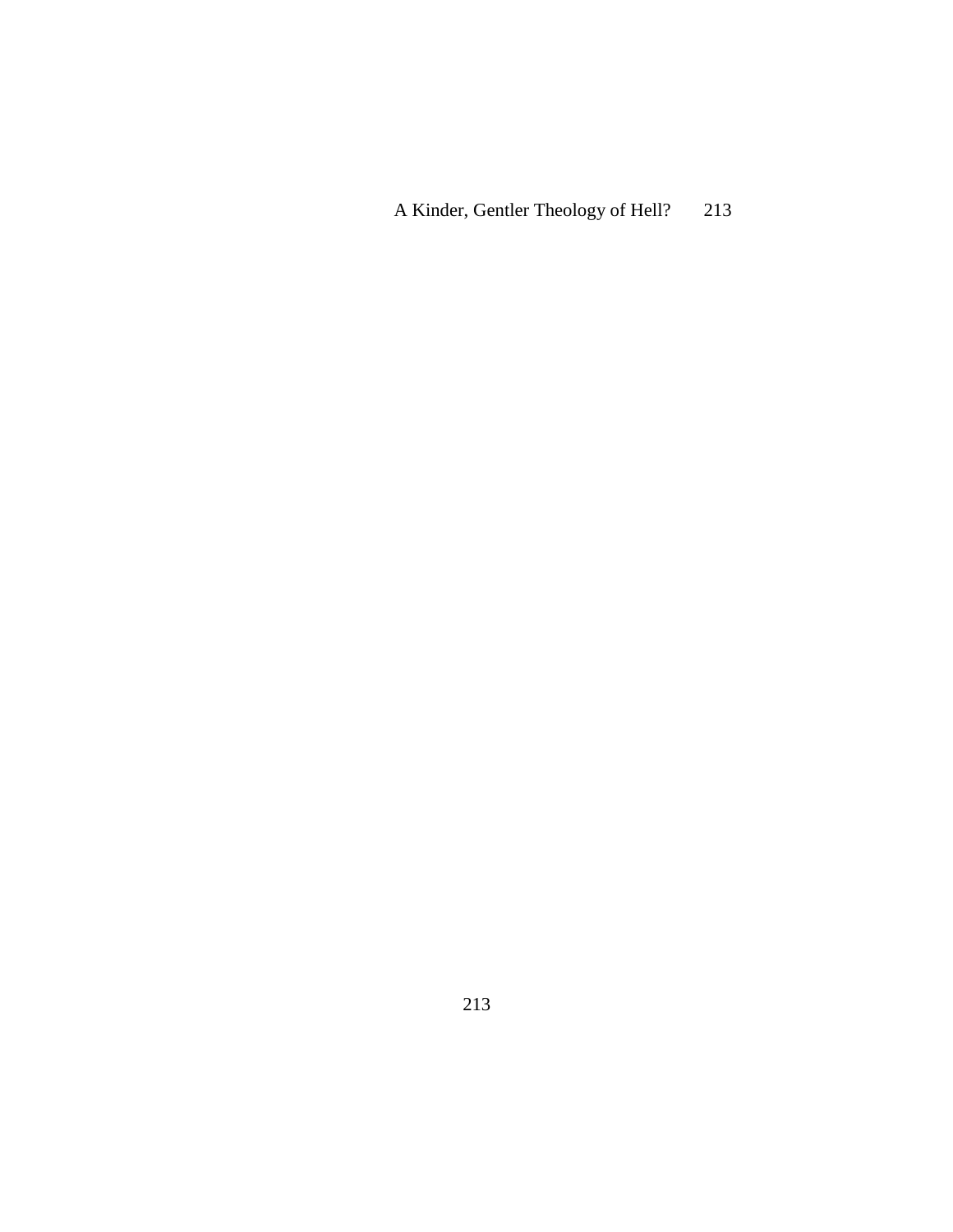### 214 *The Master's Seminary Journal* **Theological Use of "Immortality" of the Soul**

#### **Annihilationist View: Conditional Immortality**

 Salvation Death Resurrection—Immortality  **Believer ----------------|----------|----------|** - Unsaved Eternal Life Years Has eternal life beginning with salvation (John's use). Has immortality beginning at the resurrection.

| Death      | Resurrection           |              | Annihilation |
|------------|------------------------|--------------|--------------|
|            |                        |              |              |
| Human Life | <b>Example 1</b> Hades | Lake of Fire |              |

Never has immortality of the soul. Never has eternal life.

#### **Traditional View: Derived (from God) Immortality of the Soul**

|                                            | Salvation                                                 | Death | Resurrection           |  |  |  |  |
|--------------------------------------------|-----------------------------------------------------------|-------|------------------------|--|--|--|--|
| <b>Believer</b>                            |                                                           |       |                        |  |  |  |  |
|                                            | Dead ----------------Eternal Life                         |       |                        |  |  |  |  |
| in Sin                                     |                                                           |       |                        |  |  |  |  |
|                                            | Always has immortality of the soul, though                |       |                        |  |  |  |  |
|                                            | it is manifest in mortal flesh in this life.              |       |                        |  |  |  |  |
| Beginning at salvation, has "eternal life" |                                                           |       |                        |  |  |  |  |
|                                            | beginning at the resurrection, receives an immortal body. |       |                        |  |  |  |  |
|                                            |                                                           |       |                        |  |  |  |  |
|                                            |                                                           | Death | Resurrection           |  |  |  |  |
| <b>Unbeliever</b>                          |                                                           |       |                        |  |  |  |  |
| Dead                                       |                                                           |       | Second Death (Eternal) |  |  |  |  |

Always has immortality of the soul. Never has eternal life.

in Sin in Lake of Fire

#### *Annihilationism: Immortality Comes from Greek Philosophy*

Annihilationists defend conditional immortality primarily with two arguments. First they argue that the traditional view of the immortality of the soul comes from Greek philosophy rather than from the Bible. Pinnock writes,

I am convinced that the hellenistic belief in the immortality of the soul has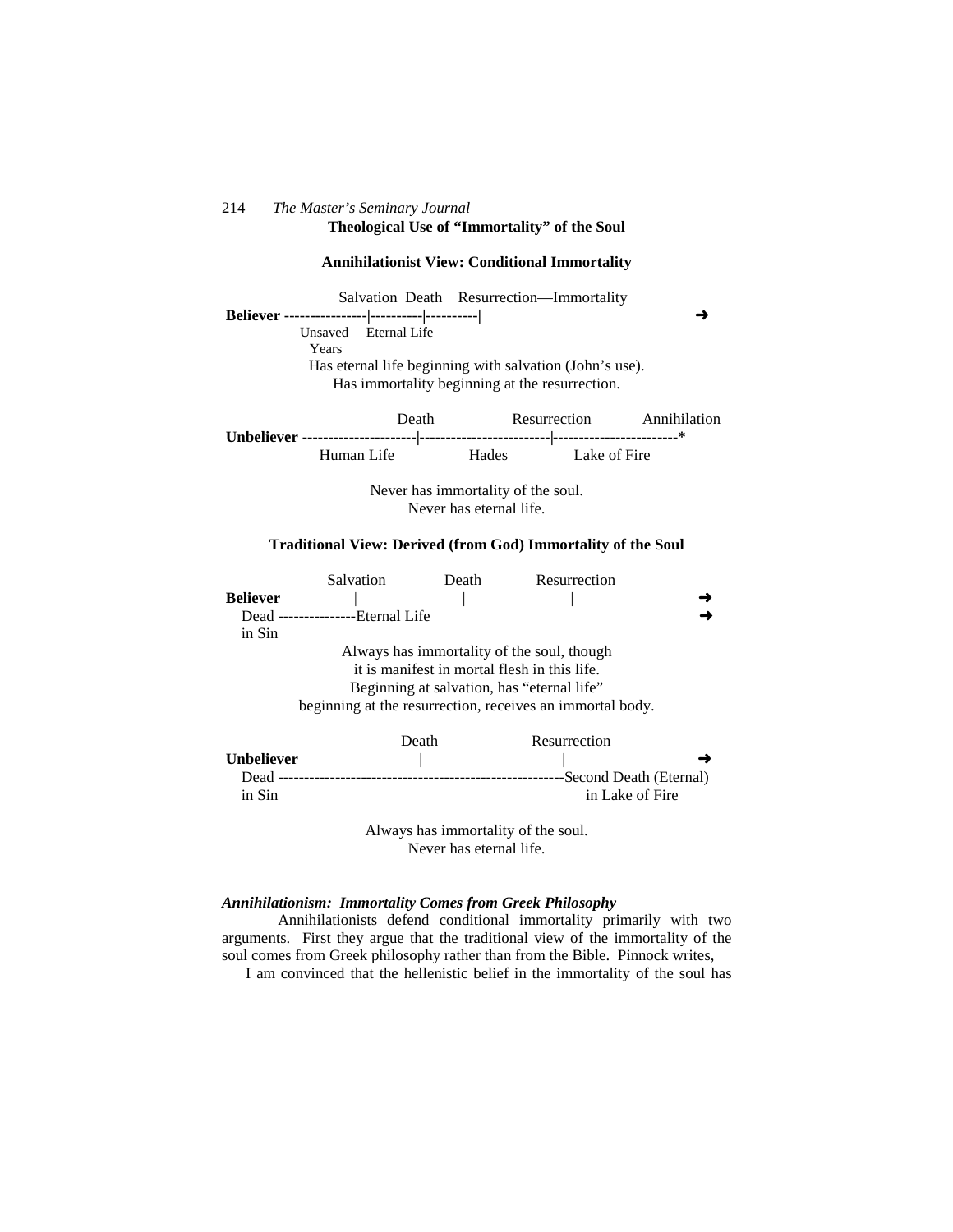done more than anything else (specifically more than the Bible) to give credibility to the doctrine of the everlasting conscious punishment of the wicked. This belief, not holy Scripture, is what gives this doctrine the credibility it does not deserve.<sup>33</sup>

But this argument is not convincing. First of all, the traditional Christian understanding of the immortality of the soul is different from Greek philosophy. Plato taught that souls were inherently immortal. Christians have taught that souls are derivatively immortal, that God grants immortality to human beings because they are made in His likeness.

Second, traditionalists insist that the doctrine of the everlasting nature of the soul comes from Scripture, not philosophy. In the Old Testament, the immortality of the soul is clearly implied at the creation of the human race. When God created the first man and woman, He said, "Let us make man in our image, according to our likeness. . . . So God created man in His own image; in the image of God He created him; male and female He created them. . . . And the LORD God formed man of the dust of the ground, and breathed into his nostrils the breath of life; and man became a living soul" (Gen 1:26-27; 2:7, personal translation).

In this passage, there are two significant statements. First, God addresses Himself when He creates man—"Let us. . . ." This is different from the way He creates animals. The great nineteenth-century theologian, William Shedd, noted that "when God creates man, he addresses himself: 'Let us . . . ,' Gen. 1:26. But when he creates animals, he addresses the inanimate world: 'Let the waters bring forth the moving creature,' Gen.  $1:20.^{34}$ . The immortality of the soul is implied in the divine personal relationship with mankind.

The second significant statement in this passage is that God breathes the breath of life into man's lungs. Again, this is totally unlike the way God brings life to the animals. There is an intimate inbreathing of God's breath into man. In the opinion of Robert Landis, "The usage of the word ('breathed') cannot be mistaken. As used in the text, it is descriptive of imparting the immortal spirit. . . ."<sup>35</sup>

Many NT passages also teach immortality of the soul. The many Scriptures that the other writers emphasize in this issue of *The Master's Seminary Journal* all teach the immortality of the soul. Matthew 25:46, for example, says that at the judgment, some "will go away into eternal punishment, but the righteous into eternal life." Only an immortal soul can suffer eternal punishment

<sup>33</sup>Clark Pinnock, "The Destruction of the Finally Impenitent," *Criswell Theological Review* 4:2 (1990):254.

<sup>34</sup>William G. T. Shedd, *Orthodoxy and Heterodoxy* (New York: Scribner's, 1893) 5.

<sup>35</sup>Robert W. Landis, *The Immortality of the Soul* (New York: Carlton and Porter, 1859) 142.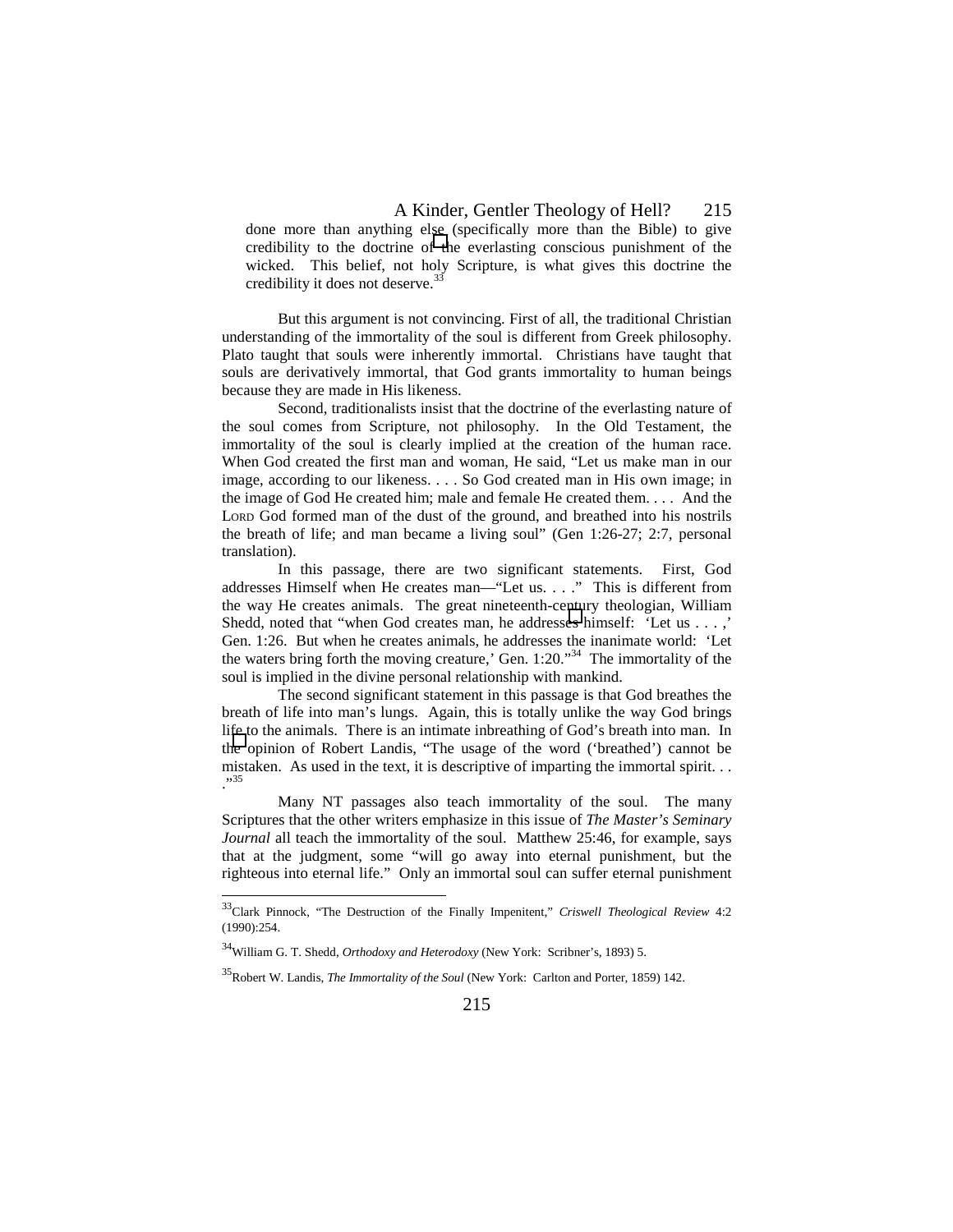or enjoy eternal life. As Robert Peterson testifies, "I do not believe in the traditional view of hell because I accept the immortality of human beings, but the other way around. I believe in the immortality of human beings because the Bible clearly teaches everlasting damnation for the wicked and everlasting life for the righteous."<sup>36</sup>

### *Annihilationism: Only God Has Immortality*

Annihilationists also support the doctrine of conditional immortality with 1 Tim 6:16, that "only God has immortality." If only God has immortality, they argue, humans do not. But traditionalists have a number of responses to this argument. First, the argument proves too much because it would also prove that believers do not have immortality and cannot live forever. Second, it proves too much because it would prove that the elect angels would not live forever. Third, it misses the point of the verse, which is that "the essential difference between the Creator and all His works [is] that he alone by Himself subsists."<sup>37</sup> God is an invisible, personal, living Spirit. "Living" simply means that God has energy of intellect, emotions, and will in Himself, and the source of life is in Him, not in any other being or thing external to Himself. God's very nature is to exist. He does not have to will it. Fourth, this verse is emphasizing that only God has lived from eternity past as well as into the eternity future. And fifth, this verse teaches that only God has innate and essential immortality. Human immortality is dependent upon and derived from God.

The traditional view of the immortality of the soul is correct. The Westminster Confession states the doctrine simply: "After God had made all other creatures, he created man, male and female, with reasonable and immortal souls" (IV, 2).

### **HAMARTIOLOGY: A DEVALUATION OF THE NATURE OF SIN**

Another change in the theological system of annihilationism relates to the doctrine of sin. Annihilationists boldly teach that human sin is not wicked enough to be punished eternally. Sin against an infinite God, they say, does not justify infinite penalty. Pinnock explains:

Anselm tried to argue that our sins are worthy of an infinite punishment because they are committed against an infinite majesty. This may have worked in the Middle Ages, but it will not work as an argument today. We do not accept inequality in judgments on the basis of the honor of the victim, as if stealing from a doctor is worse than stealing from a beggar. The fact that we have sinned against an infinite God does not

<sup>36</sup>Robert A. Peterson, *Hell on Trial* (Phillipsburg, N. J.: Presbyterian and Reformed, 1995) 178.

<sup>37</sup>Frederick Grant, *Life and Immortality* (London: Robert L. Allan, 1871) 113.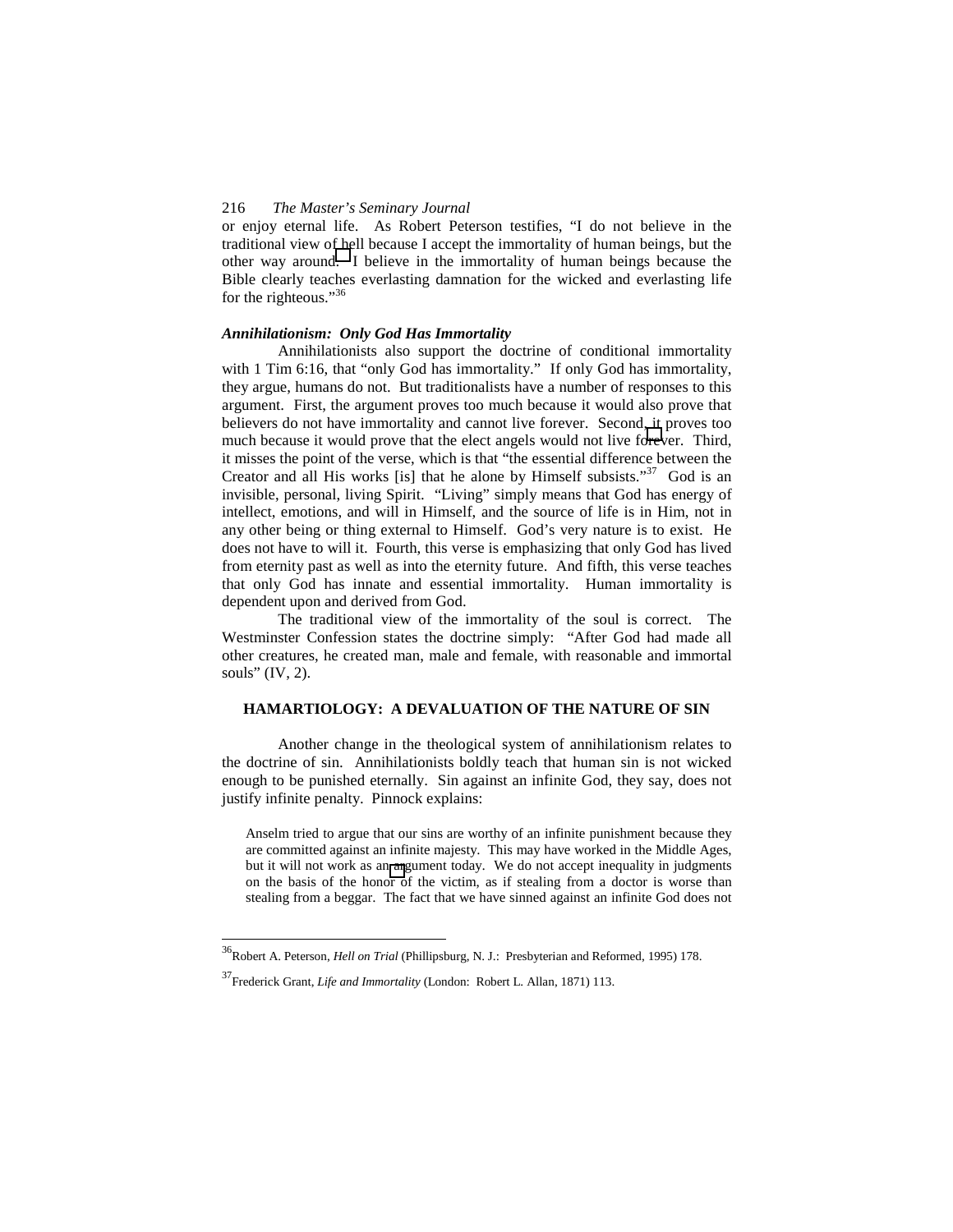justify an infinite penalty.<sup>38</sup>

Pinnock insists, moreover, that eternal punishment would be vindictive on God's part. "What purpose of God would be served by the unending torture of the wicked except sheer vengeance and vindictiveness?"<sup>39</sup>

Once again, however, it is important to note that this is not a matter for human evaluation but of understanding Scripture. God alone, after all, can tell us what punishment for sin is appropriate, and we can learn that only in Scripture. Blanchard well asks, "Does anyone seriously claim to know how enormous an evil sin is in God's eyes?"<sup>40</sup>

The biblical view teaches that sins against an infinite God do require eternal punishment. To begin with, the argument that something done finitely cannot have infinite consequences is not consistent. The Christian's finite good works here on earth are graciously rewarded infinitely. Likewise, an unbeliever's wickedness can be punished infinitely.

But it is also certain that ongoing rebellion demands ongoing punishment, and there is no evidence in Scripture that a depraved person ever of his own initiative or power gives up his sinful autonomy. The evidence is actually to the contrary (Rev 9:20-21; 21:27; 22:15). No one can, in fact, repent of his sin without the grace of God, so there can be no repentance in hell. Strong observes, "Since we cannot measure the power of the depraved will to resist God, we cannot deny the possibility of endless sinning. . . . Not the punishing, but the non-punishing, would impugn his justice; for if it is just to punish sin at all, it is just to punish it as long as it exists."<sup>41</sup>

Moreover, endless guilt requires eternal punishment. Strong writes, "However long the sinner may be punished, he never ceases to be ill-deserving. Justice, therefore, which gives to all according to their deserts, cannot cease to punish. Since the reason for punishment is endless, the punishment itself must be endless."<sup>42</sup> The quality of God's justice is at stake here. Eternal punishment is the only punishment that could satisfy a perfectly holy and just God.

### **SOTERIOLOGY: A MINIMIZING OF CHRIST'S ATONEMENT FOR SIN**

<sup>&</sup>lt;sup>38</sup>Pinnock, "Conditional View" 152-53. See further, Frank Burch Brown, "The Beauty of Hell: Anselm on God's Eternal Design," *The Journal of Religion* 73 (1993):329-55.

 $39$ Pinnock, "The Destruction of the Finally Impenitent" 254.

<sup>&</sup>lt;sup>40</sup>John Blanchard, *Whatever Happened to Hell?* (Wheaton, Ill.: Crossway, 1995) 223.

<sup>41</sup>Strong, *Systematic Theology* 1048.

 $42$ Ibid.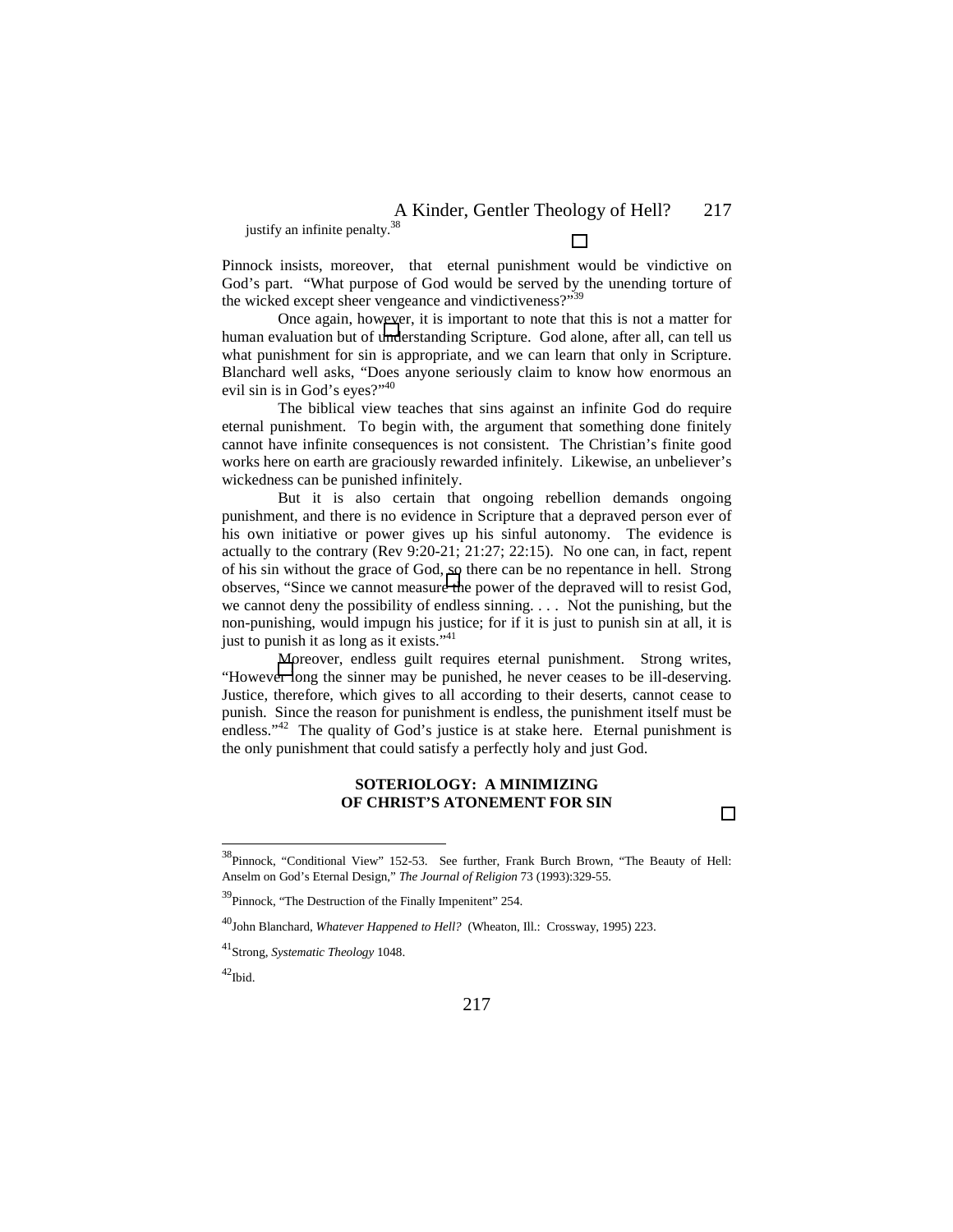As noted above, annihilationists teach that finite human sin is not deserving of eternal punishment. "Is it not plain," says Pinnock, "that sin committed in time and space cannot deserve limitless divine retribution.<sup> $3^{43}$ </sup> However, if it were temporary punishment that Christ paid for, His death was certainly less significant than if he took our eternal punishment. Shedd says,

If sin is punishable and to be punished for only one thousand years, is it probable that one of the persons of the Trinity would submit to such an amazing humiliation as to become a worm of the dust, and undergo the awful passion of Calvary, in order to deliver his rebellious creature from a transient evil which is to be succeeded by billions of millenniums of happiness? A thousand years is indeed a long time, and a thousand years of suffering is indeed a great woe; but it shrinks to nothing in comparison with what is involved in the humiliation and agony of God incarnate.<sup>44</sup>

Again, this is a vital theological point, as Shedd notes, "A suffering that in time would cease, surely would not justify such a strange and stupendous sacrifice as that of the only-begotten and well-beloved Son of God. We affirm therefore that the doctrine of Christ's atonement stands or falls with that of endless punishment."<sup>45</sup>

### **CONCLUSION**

It has been the purpose of this essay to demonstrate by a survey of the doctrinal categories that the doctrine of annihilationism as taught by a few contemporary evangelicals is a significant part of a multifaceted compromise of a biblical systematic theology. I have also suggested that annihilationists often come to the Scriptures with cultural and theological preunderstandings that negate the historical-grammatical meaning of the passages. Carson is right in his observation:

Despite the sincerity of their motives, one wonders more than a little to what extent the growing popularity of various forms of annihilationism and conditional immortality are a reflection of this age of pluralism. It is getting harder and harder to be faithful to the "hard" lines of Scripture. And in this way, evangelicalism itself may contribute to the gagging of God by silencing the severity of his warnings and by minimizing the awfulness of the punishment that justly awaits those untouched by his redeeming grace.<sup>46</sup>

 $\overline{a}$ 

<sup>&</sup>lt;sup>43</sup>Pinnock, "Conditional View" 39.

<sup>44</sup>Shedd, *Orthodoxy and Heterodoxy* 184.

 $^{45}$ Ibid., 185.

<sup>46</sup>Carson, *Gagging of God* 536.